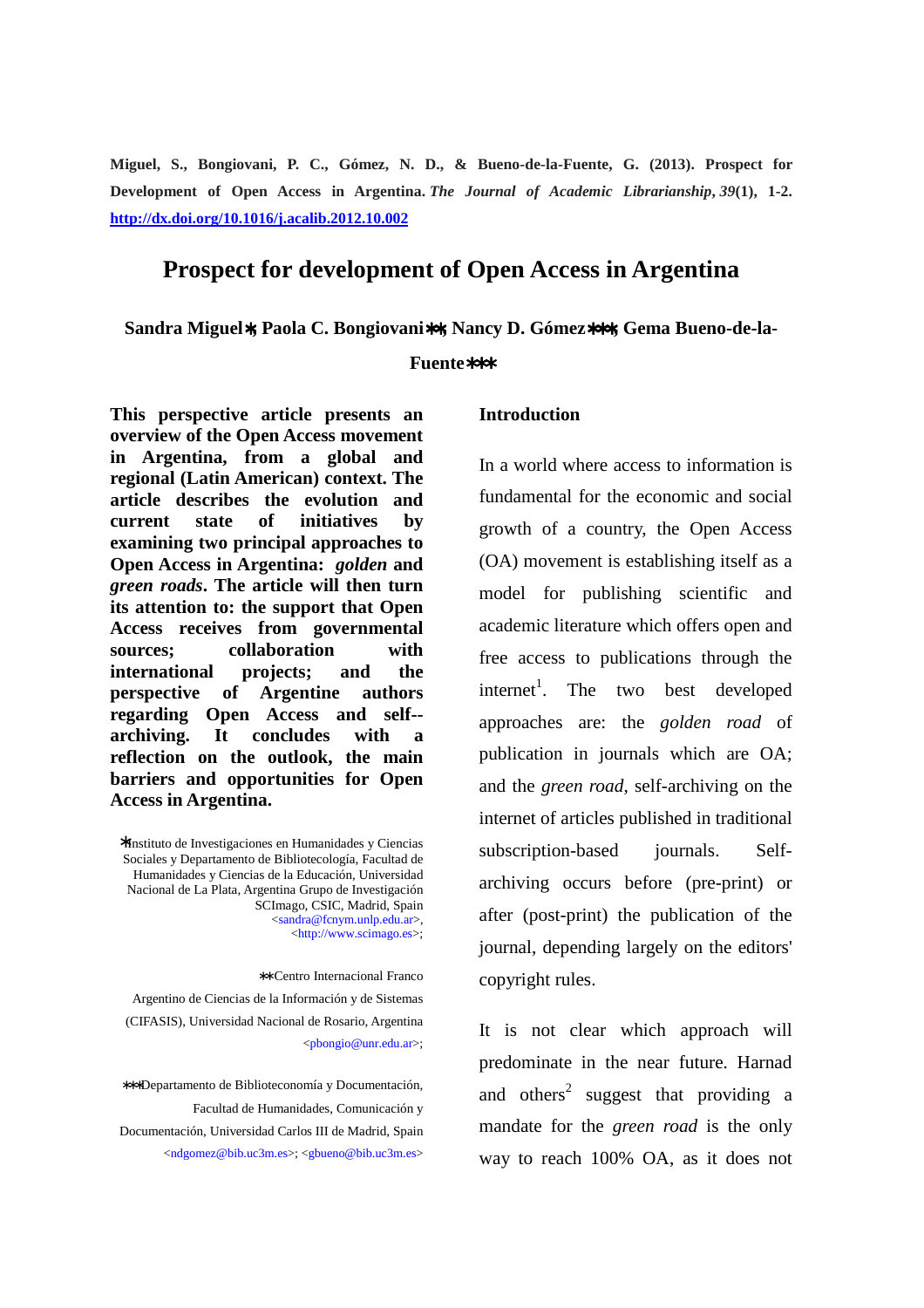require a substantive change in the system of scientific publishing. Suber $3$ suggests the two approaches should complement one another: publishing opportunities on the *golden road* are limited to the 30% of journals published as OA, while some people take advantage of the *green road's* benefits of a low-cost and rapid transition to publications being freely accessible online.

Recent international studies show there is still a low proportion of articles freely available. A study of articles published in journals included in the Web of Science shows only 23.4% are freely available on the web: 21% of these through the *green*  road, 2.4% through the *golden road*<sup>4</sup>. Moreover it is impossible to generalize. The two approaches show levels of development which vary according to both the field and geography<sup>5  $6$ </sup>. In the latter case the policies of governments and of research funders have significant influence<sup> $78$ </sup>.

The new modes of publication and diffusion of research outcomes, along with their political, economic, social and cultural impact is the subject of many discussions. Not only do these occur within the scientific community, but also in the publishing market and among research funding agencies and national governments. Within this context the present work offers an overview of the current state and outlook for development of the OA movement in Argentina.

# **Current State and Principal Trends of Open Access in Argentina**

In Argentina, both the green and golden road approaches to OA have shown notable growth in the last few years. On the *golden road,* 92 Argentine journals are included in SciELO – Scientific Electronic Library Online<sup>9</sup>, 42 in RedALyC (Red de Revistas Científicas de América Latina y el Caribe, España y Portugal)<sup>10</sup> and 126 in DOAJ (Directory of Open Access Journals)<sup>11</sup>. Although these figures represent a small fraction of global Open Access journals, the growth over the last 5 years - 67% in DOAJ and 114% in SciELO<sup>12</sup> - indicates a significant progress of this approach in Argentina.

The number of repositories used for *green road* publication has also grown notably in the last few years. According to ROAR (Registry of Open Access Repositories), Argentina went from two repositories in 2007<sup>13</sup> to 24 in 2012<sup>14</sup>. In OpenDoar,<sup>15</sup> the Argentine presence in the region is 11%, and in CSIC's Ranking Web de Repositorios Mundiales<sup>16</sup> it is the second-most represented country in Latin America, behind Brazil.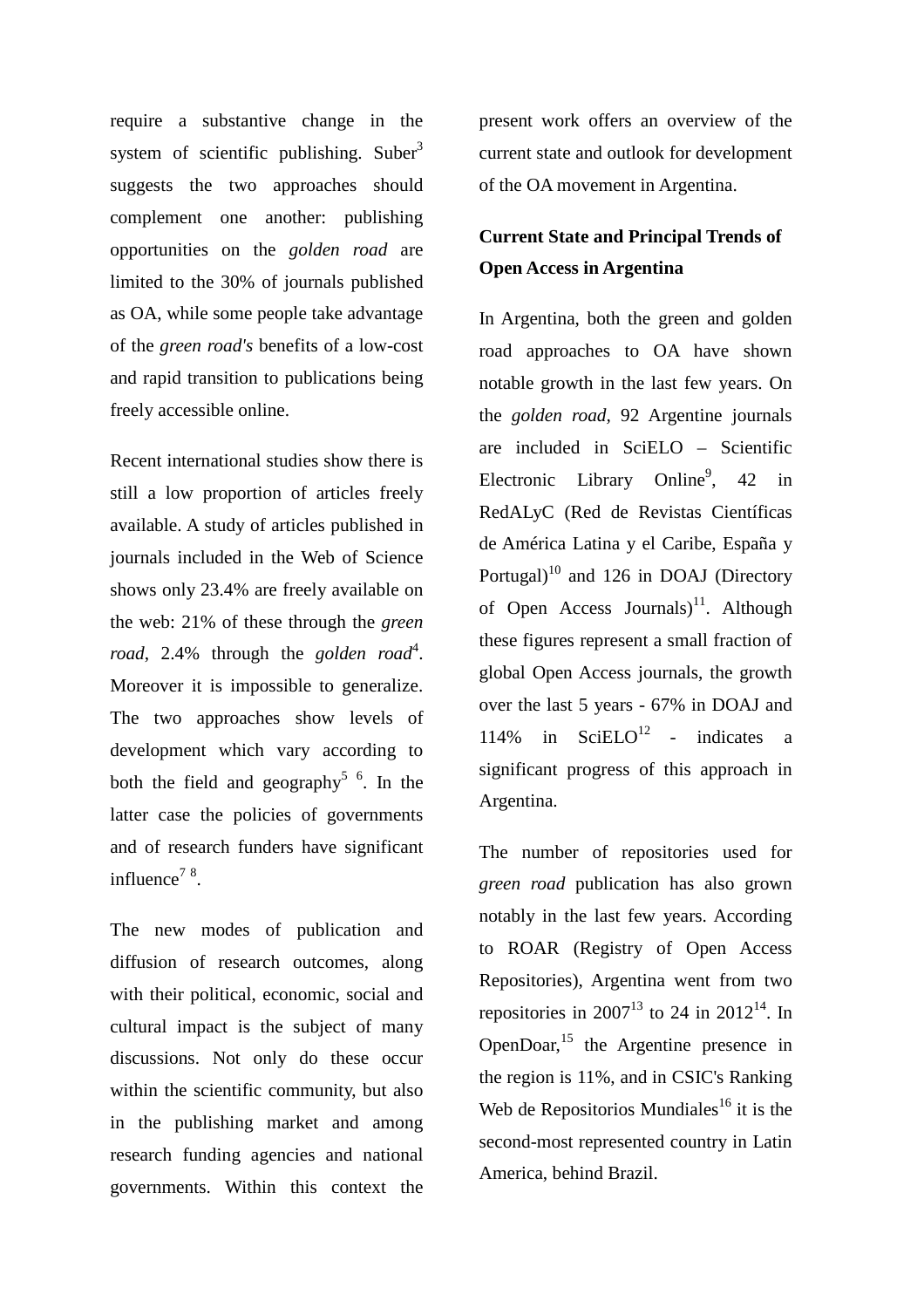The Ministry of Science and Technology (MINCyT) plays an active role in the development of the Open Access movement in Argentina. The Ministry created a National System of Digital Repositories and then lobbied for government regulation promoting the creation of repositories and self-archiving of scientific results from publicly funded research<sup>17</sup>. By May 2012, a law supporting this initiative was approved by the National Chamber of Deputies $^{18}$ .

In addition, MINCyT and the National Interuniversity Council (CIN) allocated a specific line of its funding for research to the development of digital institutional repositories. In 2012, five projects were underway across Argentina with participation from approximately 60% of the country's universities, and leading role is being played by academic **libraries** 

Recent studies of communication practices among Argentine researchers show a progressive outlook. Of articles published in 2008-2010 in journals listed in SCOPUS, 27% are OA through *golden road* publication, and 43% could be selfarchived in *green road* Open Access repositories. The proportion varies between disciplines: Social Sciences, Humanities and Medicine show a preference for the *golden road*, while the *green road* predominates in Physics, Astronomy, Agriculture and Biological Sciences $^{19}$ .

Argentine researchers hold a very favorable opinion of OA. The survey carried out in 2010 as part of the SOAP (Study of Open Access Publishing) project<sup>20</sup> shows that a high proportion (71%) of Argentine researchers in diverse subject areas are aware of OA journals in their field of expertise, and are in favor of the OA movement, because they believe that it benefits the scientific community. 21

### **Conclusions**

Argentina has a great potential to offer a significant proportion of its scientific journal publication in OA, but this is far from the reality yet. The *green road* is promoted through national policies creating a mandate for self-archiving of the national scientific and technological production at institutional repositories and providing funding to that end. The *golden road*, through the inclusion and indexing of Argentine scientific journals is leading regional OA portals such as SciELO and RedALyC.

Which approach to OA will be more successful in Argentina? Only time will tell. It will depend on the development of the national mandate and its success and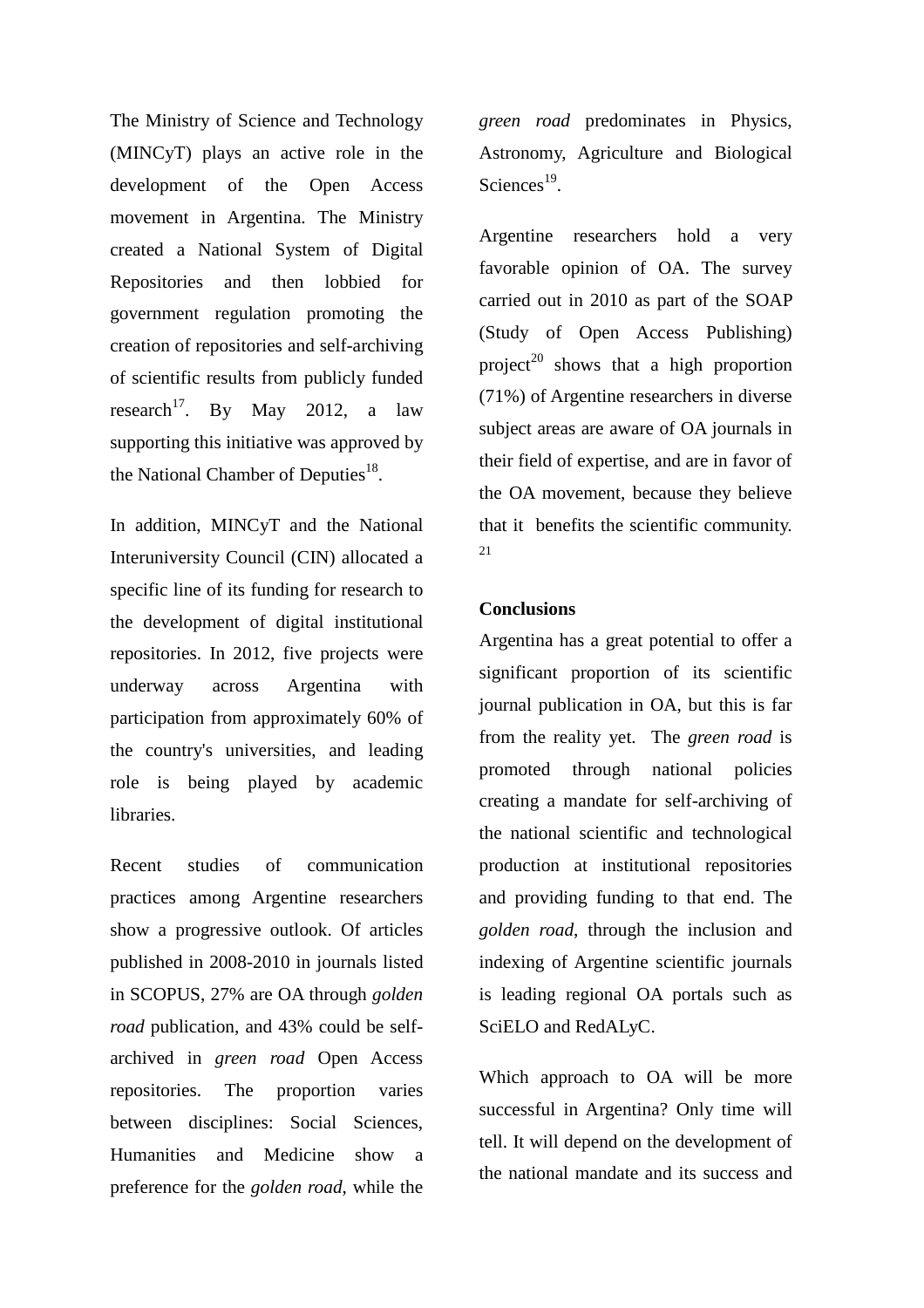on the progress of OA globally and its repercussions in the international and national scientific communities. While government promotion and the attitude of researchers suggest a favorable future for OA in Argentina, a great deal of work remains to ensure democratization of and free global access to scientific knowledge. In this effort, the role of libraries and librarians will continue to be  $fundamental<sup>22</sup>$ .

## **References**

 $\overline{a}$ 

- <sup>1</sup>Budapest Open Access Initiative, Open Society Institute, Budapest (2001). http://www.soros.org/openaccess/read.s html
- 2 Stevan Harnad, Tim Brody, François Vallieres, Leslie Carr, Steve Hitchcock, Yves Gingras, Charles Oppenheim, Chawki Hajjem, Eberhardt Hilf, "The access/impact problem and the green and gold roads to open access: An update," *Serials Review* 34, no. 1 (2008), pp. 36-40, Available: , (September 9, 2012)
- <sup>3</sup> Peter Suber, "Ensuring open access for publicly funded research*," BMJ (Clinical Research Ed.)*, 345 (2012), Available: doi: 10.1136/bmj.e5184, (September 9, 2012).
- 4 Yassine Gargouri, Vincent Larivière, Yves Gingras, Les Carr, Stevan Harnad, *Green and Gold Open Access Percentages and Growth, by Discipline,* (2012), Available: http://arxiv.org/abs/1206.3664, (September 9, 2012).
- 5 Bo-Christer Björk, Patrik Welling, Mikael Laakso, Peter Majlender, Turid Hedlund, Guðni Guðnason, "Open access to the scientific journal literature: Situation 2009," *PLoS ONE*, 5, no. 6 (2010), Available: doi:10.1371/journal.pone.0011273, (September 9, 2012).
- 6 Sandra Miguel, Zaida Chinchilla-Rodríguez, Félix de Moya-Anegón, "Open access and Scopus: A new approach to scientific visibility from the standpoint of access," *Journal of the American Society for Information Science and Technology*, 62, no. 6 (2011), pp. 1130-1145.
- 7 Federal Research Public Access Act (FRPAA) http://www.arl.org/sparc/advocacy/frpaa /index.shtml
- 8 Peter Suber, "Tectonic movements toward OA in the UK and Europe", SPARC *Open Access Newsletter* (September, 2012), Available: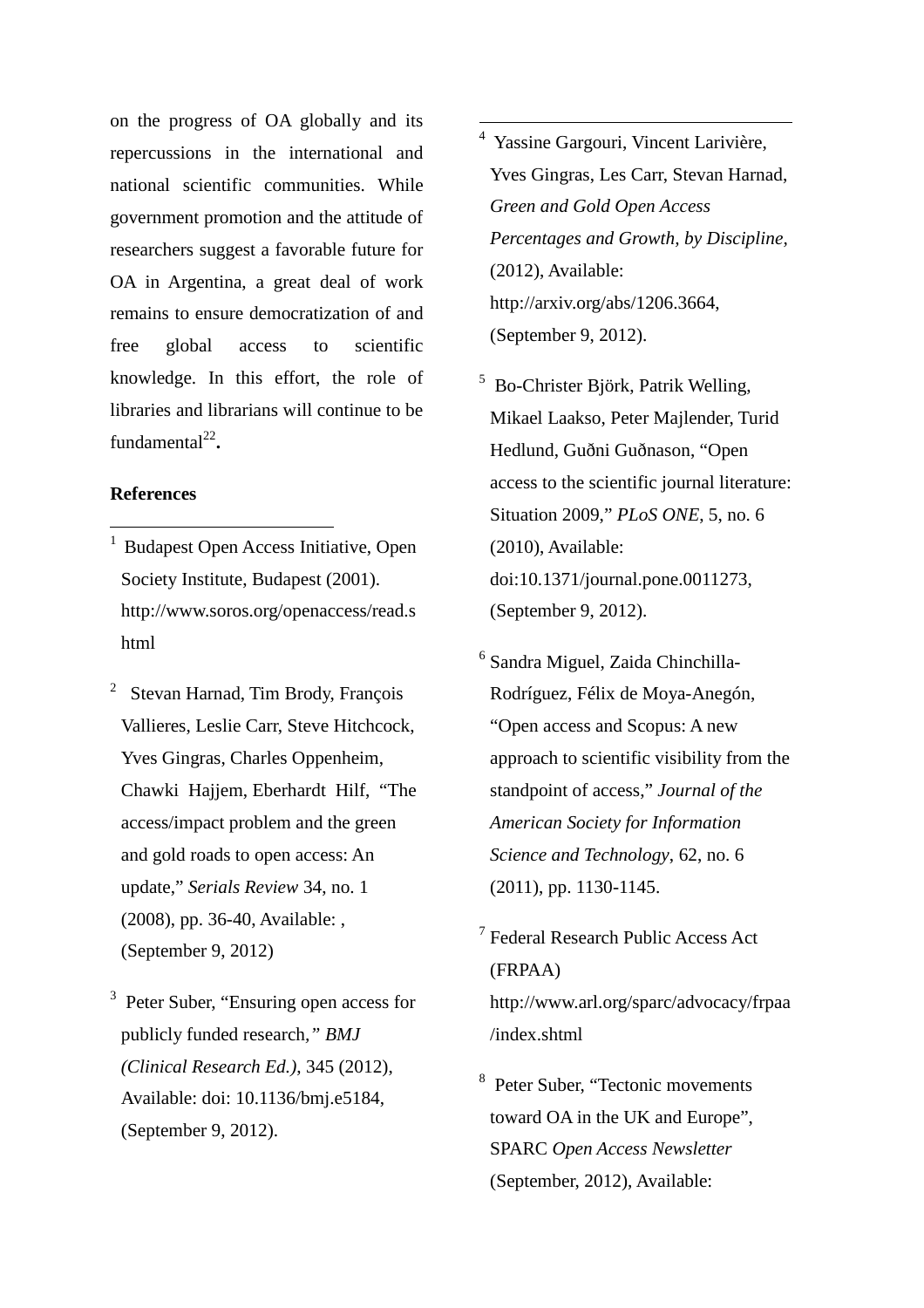http://www.earlham.edu/~peters/fos/ne wsletter/09-02-12.htm#uk-ec, (September 9, 2012).

 $\overline{a}$ 

9 Scientific Electronic Library Online (SciELO) http://www.scielo.org/

<sup>10</sup> Red de Revistas Científicas de América Latina y el Caribe, España y Portugal (RedALyC) http://redalyc.uaemex.mx.

<sup>11</sup> Directory of Open Access Journals (DOAJ) http://www.doaj.org.

<sup>12</sup> Nancy Diana Gómez, Paola Bongiovani, "Open access and A2K: Collaborative experiences", in *Latin American in Libraries Driving Access to Knowledge* edited by Jesús Lau, Ana Maria Tammaro, and Theo D. Bothma (Munich: De Gruyter Saur, 2012), pp. 343-372, Available: doi:10.1515/9783110263121, (September 9, 2012).

<sup>13</sup> Nancy Diana Gómez, Atilio Bustos González, Julio Santillán Aldana, Olga Arias, "Open access indicators and information society". *OCLC Digital libraries*. 25, no. 2 (2009), pp. 82-92.

<sup>14</sup> Registry of Open Access Repositories (ROAR) http://roar.eprints.org/

15 OpenDoar, The Directory of Open Access Repositories: http://www.opendoar.org

<sup>16</sup> Ranking Web of Repositories: http://repositories.webometrics.info

<sup>17</sup> Paola Bongiovani, Silvia Nakano, "Acceso abierto en Argentina: la experiencia de articulación y coordinación institucional de los repositorios digitales en ciencia y tecnología," *E-colabora*, 1, no. 2 (2011), pp. 163-179. http://publicaciones.renata.edu.co/index .php/RCEC/article/view/56, (September 9, 2012).

<sup>18</sup> Argentina. Honorable Cámara de Diputados de la Nación, *Proyecto de Ley 1927-D-2011 Creación de Repositorios Digitales Institucionales de Acceso Abierto, Propios o Compartidos,* Online. (2011). Available: http://www1.hcdn.gov.ar/proyxml/expe diente.asp?fundamentos=si&numexp=1 927-D-2011, (September 9, 2012).

<sup>19</sup> Sandra Miguel, Nancy Diana Gómez, Paola Bongiovani, "Acceso abierto real y potencial a la producción científica de un país. El caso argentino", *El profesional de la información,* 21, no. 2 (March-April 2012), pp. 146-153.